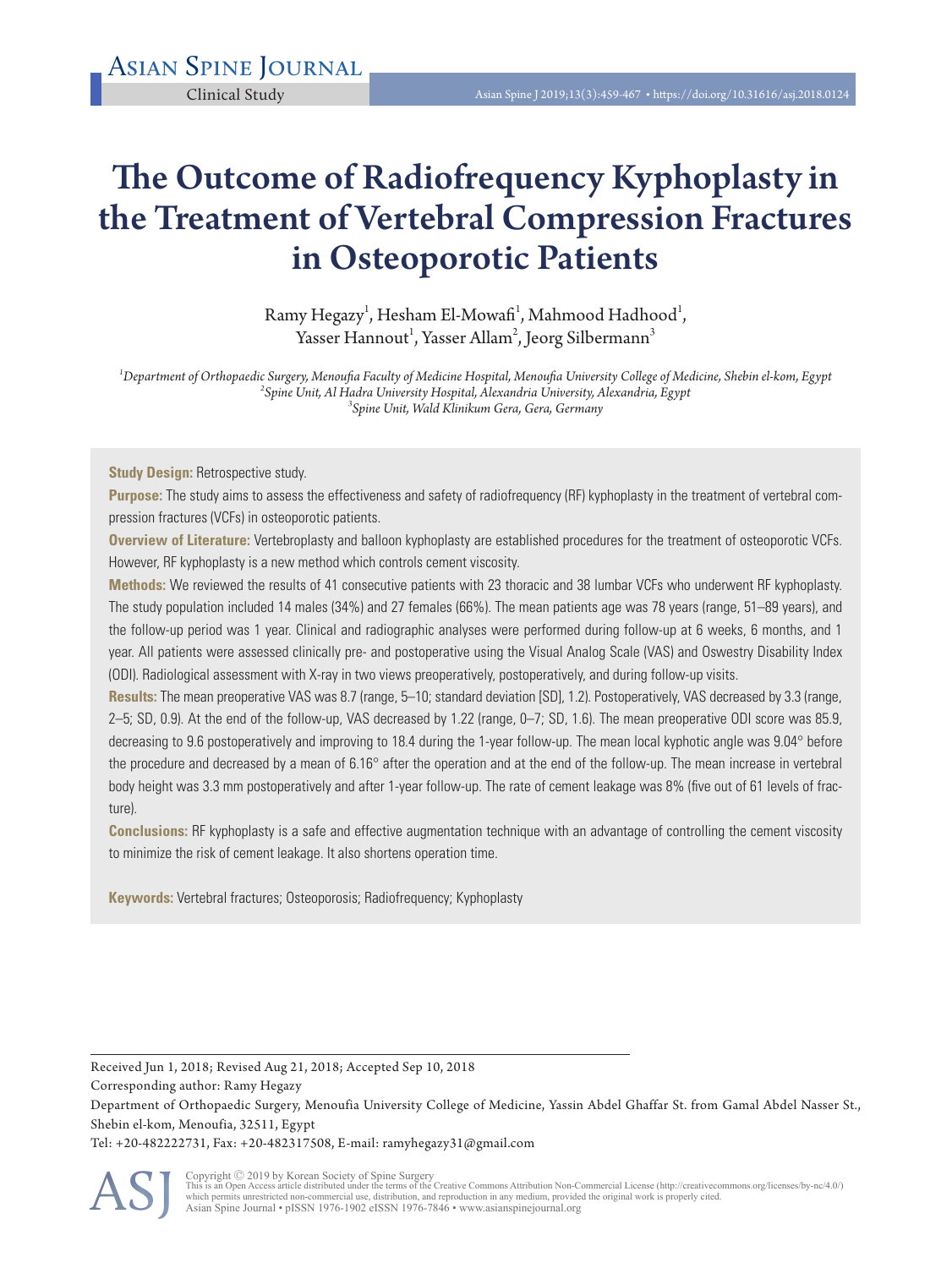# **Introduction**

Osteoporosis is the most common cause of vertebral compression fractures (VCFs) which result in debilitating back pain and negatively impact the patient's quality of life [1]. Conservative treatment of symptomatic VCFs consists of medical therapy, which includes analgesics, anti-osteoporotic drugs, bed rest for a limited time, external bracing, physiotherapy, and rehabilitation. These treatments are only partially effective as they take a longer time and do not prevent further kyphotic deformity [2].

Vertebroplasty and kyphoplasty are minimally invasive percutaneous approaches developed for the treatment of symptomatic VCFs. It is well established that more than 90% of patients with osteoporotic fractures will experience rapid and significant pain relief from these procedures with improved functionality and quality of life. Although not well established, the most likely mechanism for pain relief after kyphoplasty (even without significant restoration of vertebral body height) appears to be mechanical stabilization of the vertebral body [3,4].

The main risk of these minimally invasive techniques is leakage of polymethyl methacrylate (PMMA) into the venous system, which is reported in large prospective randomized trials to be as high as 72% in vertebroplasty and 27% in balloon kyphoplasty. Most leakages are asymptomatic but may result in pulmonary embolism. Leakage through the fracture into the spinal canal or neural foramina may lead to neurologic disorders or other complications like local or systemic reactions to cement or infection [5-7].

Radiofrequency (RF) kyphoplasty is a new method for VCF treatment, approved in the United States in 2007 and in Germany in 2009. Its principle depends on the *ex vivo* transformation of PMMA cement by RF into a semisolid mass of ultrahigh viscosity. This inactivated cement can be applied in controlled fashion for up to 35 minutes, while its properties remain constant without destroying the cancellous bone that is still existing [8].

In this study, we assessed the effectiveness of a new method of RF kyphoplasty and its benefits over old methods for the treatment of VCFs.

# **Materials and Methods**

### **1. Materials**

This is a prospective study of 41 consecutive patients with 23 thoracic and 38 lumbar VCFs who underwent RF kyphoplasty. The study population included 14 males (34%) and 27 females (66%) with a mean age of 78 years (range, 51–89 years). The follow-up period was 1 year. Informed consent was a prerequisite for all patients before to be involved in our research. The research was approved by Menoufia University College of Medicine Institutional Review Board.

### 1) Inclusion criteria

All patients had one or more painful thoracic or lumbar VCFs due to primary or secondary osteoporosis, bone hemangioma, multiple myelomas, bone metastases, failed conservative treatment for at least 2–3 weeks, or radiologically confirmed fresh compression fracture (AO type A1). Magnetic resonance imaging (MRI) showed edema and X-ray/computed tomography (CT) scan, proven fracture not older than 3 months.

### 2) Exclusion criteria

Coagulopathy, infection, evidence of radiculopathy from a retropulsed bone, bone cement allergy, unstable fractures (AO type A2.1, A3.1), B and C, vertebral deformation (e.g., vertebra plana), and pregnancy.

### 3) Preoperative clinical assessment

Patients were asked to quantify their pain on a Visual Analog Scale (VAS) and Oswestry Disability Index (ODI).

Radiological evaluations include plain radiography, MRI of the spine, and multi-slice CT scan to assess continuity of the posterior vertebral wall and to exclude other causes of pain, such as a herniated nucleus pulposus or adjacent tumor mass. On the lateral X-ray, local kyphotic angle and mean vertebral height were measured [9].

### **2. The procedure**

All procedures were performed with patients under general anesthesia in prone position using two fluoroscopic image guidance and with an unipedicular transpedicular approach. The orientation of the C-arm beam is of critical importance. The anteroposterior (AP) images must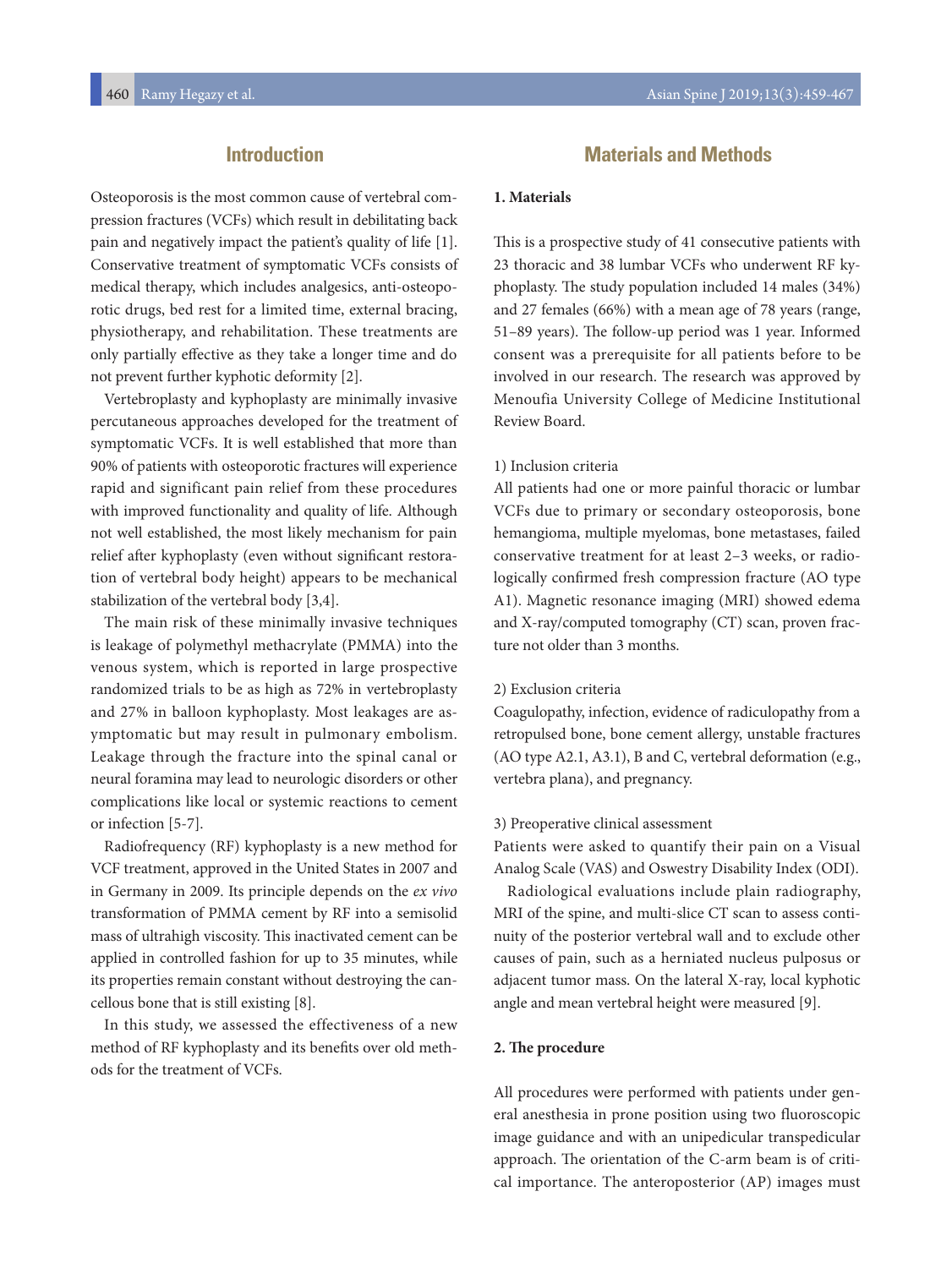

**Fig. 1.** Radifrequency device and application system. **(A)** Multiplex controller; **(B)** hydraulic assembly; **(C)** master syringe; **(D)** activation element; **(E)** locking delivery cannula; **(F)** StabiliT introducer-working cannula and stylet; **(G)** activation element cable; **(H)** hand switch cable; **(I)** straight line osteotome; **(J)** PowerCurve navigating osteotome; and **(K)** StabiliT ER2 bone cement.

be true AP images of each pedicle. The spinous process should be in the midline of the vertebral body, equally spaced between both pedicles. The superior and inferior endplates should be parallel, and the pedicles should be appropriately located at the caudal end of the ascending articular process. On the lateral view, the superior endplate should appear as one line, and the pedicles should overlap and thus appear as one. The pedicle of interest was localized utilizing the AP fluoroscopic image. Disinfection and surgical draping were performed, and the skin was incised just lateral to the pedicle.

The StabiliT introducer was inserted into the posterior one third of the vertebral body (Fig. 1). The StraightLine cement staging osteotome was then inserted through an introducer-working cannula into the anterior one third of the vertebral body to create an initial cavity; the osteotome was also optionally used to collect a biopsy specimen. The PowerCurve navigating osteotome was then utilized to create a cavity within the center of the vertebral body and superiorly and inferiorly directed pathways permitting access to other areas of the vertebral body through unipedicular approach, enabling targeted vertebral access across the midline via a unipedicular approach (Fig. 2).

Before the actual application of cement, the so-called MultiPlex controller (Fig.1), a RF generator with a hydraulic regulator, is switched on. The activation element, cable, and a special hydraulic were connected to the controller. A cement cartridge was filled with liquid monomer, fixed to the hydraulic assembly, and connected to the activation element. After removing the introducer stylet,



**Fig. 2.** Intraoperative X-ray. PowerCurve navigating osteotome utilized to create a cavity within the center of the vertebral body as well as superiorly and inferiorly directed pathways permitting access to other areas of the vertebral body through unipedicular approach.

the locking delivery cannula was fixed to the activation element and introduced into the working cannula such that the end of the delivery cannula is located in the prepared intravertebral space created in the anterior third of the vertebral body and ultrahigh viscosity bone cement was delivered into the osteotome created cavity.

 As the StabiliT ER2 bone cement fills the cavity, it expands on top of itself, applying a load across the surface area of the cavity, driving potential height restoration of the fracture. It is the cement viscosity that drives the potential for height restoration. The hand switch cable, which starts and stops the flow of ultrahigh viscosity cement, allows the operator to remain up to 100 cm from the patient's side during cement delivery and provided controlled cement delivery with the added advantage of potentially reducing radiation exposure. Once cement delivery is complete, the delivery cannula is removed, and stylet is reinserted prior to instrument removal.

### **3. Evaluation**

### 1) Postoperative assessment

Patients were assessed for the improvement of back pain and function by VAS and ODI and for focal neurologic deficit.

### 2) Postsurgical imaging follow-up

All patients were imaged with postoperative radiography in AP and lateral view to document the cement location and to measure the mean vertebral height and local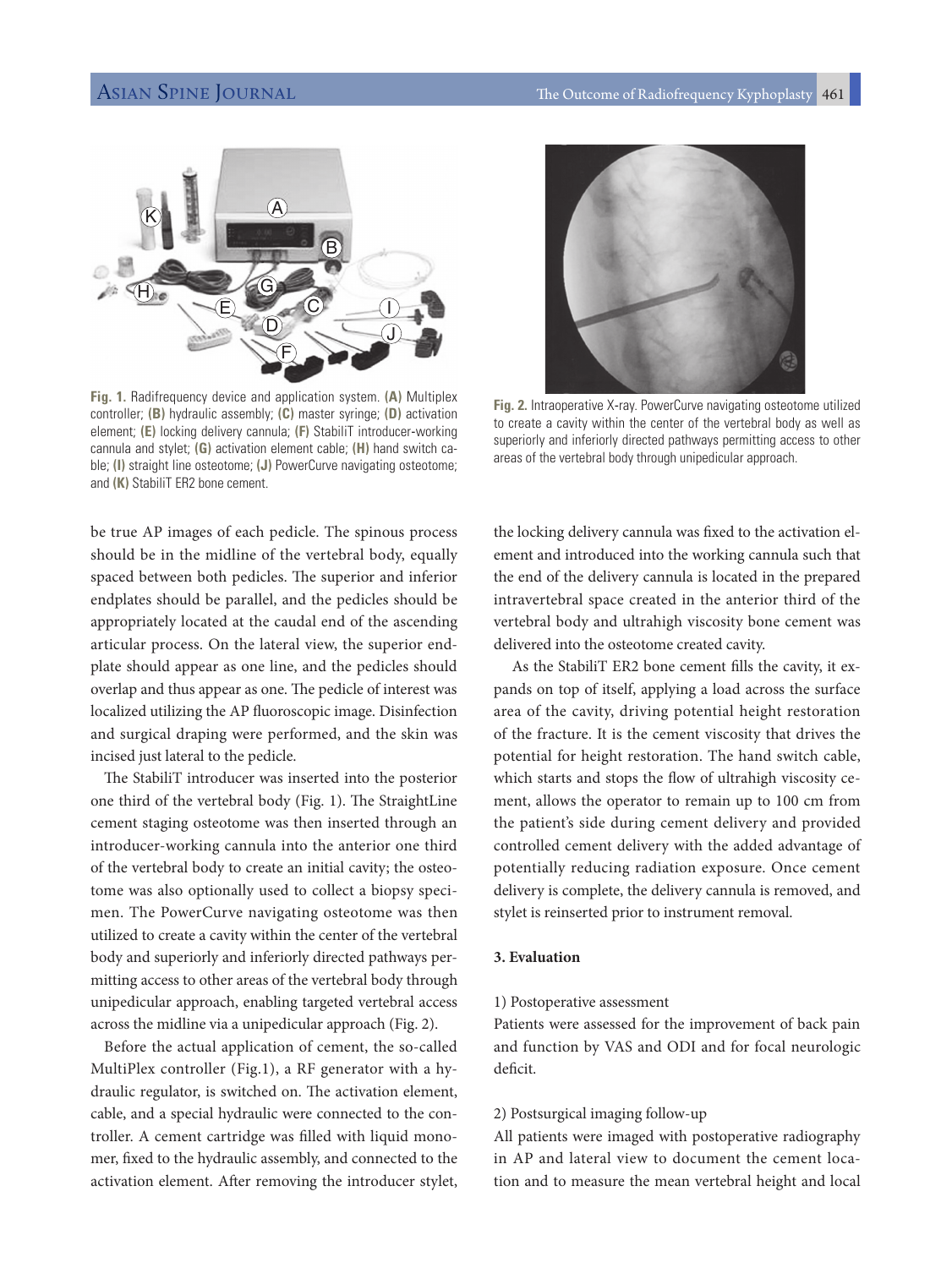# Ramy Hegazy et al. Asian Spine J 2019;13(3):459-467

| No.            | Age    | Sex         | No. of<br>level | Level               | Time of<br>operation |                  | <b>Visual Analog Scale</b>                            | <b>Oswestry Disability Index</b> | Cement           |          |
|----------------|--------|-------------|-----------------|---------------------|----------------------|------------------|-------------------------------------------------------|----------------------------------|------------------|----------|
|                | (yr)   |             |                 |                     |                      |                  | Preoperative Postoperative Preoperative Postoperative |                                  |                  | leakage  |
| $\mathbf{1}$   | 87     | F           | 1               | Th <sub>12</sub>    | 25                   | 7                | 3                                                     | 76                               | 22               | Type C   |
| $\overline{2}$ | $80\,$ | F           | $\mathbf{1}$    | L5                  | 23                   | $\boldsymbol{9}$ | $\overline{2}$                                        | $98\,$                           | $6\phantom{1}$   | $\rm No$ |
| 3              | 75     | F           | 1               | Th <sub>12</sub>    | 27                   | 8                | 3                                                     | 88                               | 18               | No       |
| 4              | 89     | M           | 3               | L3, 4, 5            | 55                   | 10               | $\mathbf{2}$                                          | 100                              | 10               | $\rm No$ |
| 5              | 81     | M           | 2               | L2, 3               | 38                   | $10$             | 3                                                     | 100                              | 0                | No       |
| 6              | 79     | F           | $\mathbf{1}$    | Th <sub>12</sub>    | 28                   | $\boldsymbol{9}$ | $\overline{4}$                                        | 100                              | 26               | $\rm No$ |
| 7              | 75     | M           | $\overline{2}$  | L4, 5               | 38                   | $\, 8$           | 4                                                     | 88                               | 8                | No       |
| 8              | 62     | M           | 3               | Th7, 8, L1          | 55                   | $10$             | $\mathbf 5$                                           | 90                               | 18               | No       |
| 9              | 77     | F           | 2               | Th <sub>8</sub> , 9 | 40                   | $10$             | 4                                                     | 100                              | 28               | No       |
| 10             | 79     | M           | $\mathbf{1}$    | Th7                 | 22                   | $\, 8$           | 3                                                     | 78                               | 12               | $\rm No$ |
| 11             | 77     | M           | 3               | L1, 2, 4            | 58                   | 10               | 4                                                     | 92                               | 8                | Type S   |
| 12             | 86     | F           | $\mathbf{1}$    | Th <sub>6</sub>     | 22                   | $\, 8$           | 3                                                     | 82                               | $\overline{4}$   | No       |
| 13             | 75     | F           | 1               | Th <sub>5</sub>     | 20                   | $6\,$            | 2                                                     | 66                               | 4                | Type B   |
| 14             | 87     | F           | $\mathbf{1}$    | 3                   | 23                   | 9                | 3                                                     | 92                               | $\theta$         | No       |
| 15             | 60     | M           | 1               | Th <sub>8</sub>     | 25                   | $\mathbf 5$      | $\overline{2}$                                        | 60                               | 0                | No       |
| 16             | 88     | F           | $\mathbf{1}$    | Th <sub>11</sub>    | 26                   | $\overline{7}$   | $\overline{2}$                                        | 76                               | $6\phantom{1}$   | $\rm No$ |
| 17             | 85     | M           | 1               | L3                  | 23                   | $\boldsymbol{9}$ | 3                                                     | 96                               | 18               | No       |
| 18             | 75     | F           | $\mathbf{1}$    | Th <sub>11</sub>    | 28                   | 8                | $\sqrt{3}$                                            | 86                               | 14               | $\rm No$ |
| 19             | 81     | F           | 1               | Th <sub>12</sub>    | 28                   | $\boldsymbol{9}$ | 3                                                     | 92                               | $\mathbf{2}$     | $\rm No$ |
| 20             | 78     | M           | $\overline{4}$  | Th11, L3, 4, 5      | 68                   | $10\,$           | 4                                                     | 96                               | 42               | Type B   |
| 21             | 77     | M           | $\mathbf{1}$    | L2                  | 22                   | 8                | 3                                                     | 74                               | 12               | No       |
| 22             | 80     | M           | $\mathbf{1}$    | L1                  | 25                   | $\boldsymbol{9}$ | $\overline{4}$                                        | 92                               | $\mathbf{2}$     | No       |
| 23             | 76     | F           | 4               | L4, 3, 2, 1         | 70                   | 10               | 4                                                     | 98                               | 16               | No       |
| 24             | 66     | F           | 3               | Th12, L1, 4         | 55                   | $10\,$           | 5                                                     | 100                              | $\boldsymbol{0}$ | $\rm No$ |
| 25             | 82     | F           | 1               | Th <sub>10</sub>    | 22                   | $\, 8$           | 4                                                     | 88                               | 4                | $\rm No$ |
| 26             | 51     | M           | 3               | Th12, L1, 2         | 54                   | $\boldsymbol{9}$ | 3                                                     | 92                               | 18               | No       |
| 27             | 88     | F           | 1               | L2                  | 24                   | 10               | 4                                                     | 98                               | 4                | $\rm No$ |
| 28             | 70     | F           | $\mathbf{1}$    | L1                  | 26                   | $\overline{7}$   | $\overline{2}$                                        | 76                               | $\boldsymbol{0}$ | $\rm No$ |
| 29             | 84     | F           | 1               | L1                  | 23                   | 8                | 2                                                     | 82                               | 4                | Type S   |
| $30\,$         | 85     | $\mathsf F$ | $\mathbf{1}$    | L1                  | $26\,$               | $\boldsymbol{9}$ | $\mathfrak{Z}$                                        | 88                               | 22               | No       |
| 31             | 73     | M           | 1               | L1                  | 27                   | 8                | 3                                                     | 74                               | 8                | No       |
| 32             | 85     | F           | $\mathbf{1}$    | L1                  | $30\,$               | 10               | $\overline{4}$                                        | 92                               | $\overline{4}$   | $\rm No$ |
| 33             | 78     | M           | 1               | Th <sub>12</sub>    | 20                   | $10$             | 4                                                     | 100                              | 14               | No       |
| 34             | 61     | F           | $\mathbf{2}$    | Th12, L1            | 39                   | $\boldsymbol{9}$ | 3                                                     | 68                               | $\overline{2}$   | $\rm No$ |
| 35             | 75     | $\mathsf F$ | $\mathbf{1}$    | L1                  | 23                   | $\boldsymbol{9}$ | 4                                                     | 74                               | 8                | No       |
| 36             | 85     | F           | $\mathbf{1}$    | L1                  | 24                   | $\, 8$           | $\sqrt{3}$                                            | 66                               | $\mathbf{2}$     | No       |
| 37             | 87     | $\mathsf F$ | $\mathbf{1}$    | Th <sub>12</sub>    | 22                   | 10               | 4                                                     | 82                               | $\overline{4}$   | $\rm No$ |
| 38             | 89     | F           | $\mathbf{1}$    | L2                  | 19                   | $10$             | $\mathbf 5$                                           | 94                               | 8                | $\rm No$ |
| 39             | 80     | F           | $\mathbf{1}$    | Th <sub>12</sub>    | 26                   | $\boldsymbol{9}$ | 4                                                     | 72                               | 6                | $\rm No$ |
| $40\,$         | 84     | F           | $\mathbf{1}$    | Th <sub>12</sub>    | 28                   | $10\,$           | $\overline{5}$                                        | 84                               | $\boldsymbol{0}$ | $\rm No$ |
| 41             | 76     | $\mathsf F$ | $\mathbf{1}$    | L4                  | 18                   | $\, 8$           | $\overline{2}$                                        | 72                               | 12               | No       |

**Table 1.** Data of the treated patients: number, age of the patient, sex, level treated, (preoperative and postoperative symptoms), and complications

F, female; M, male.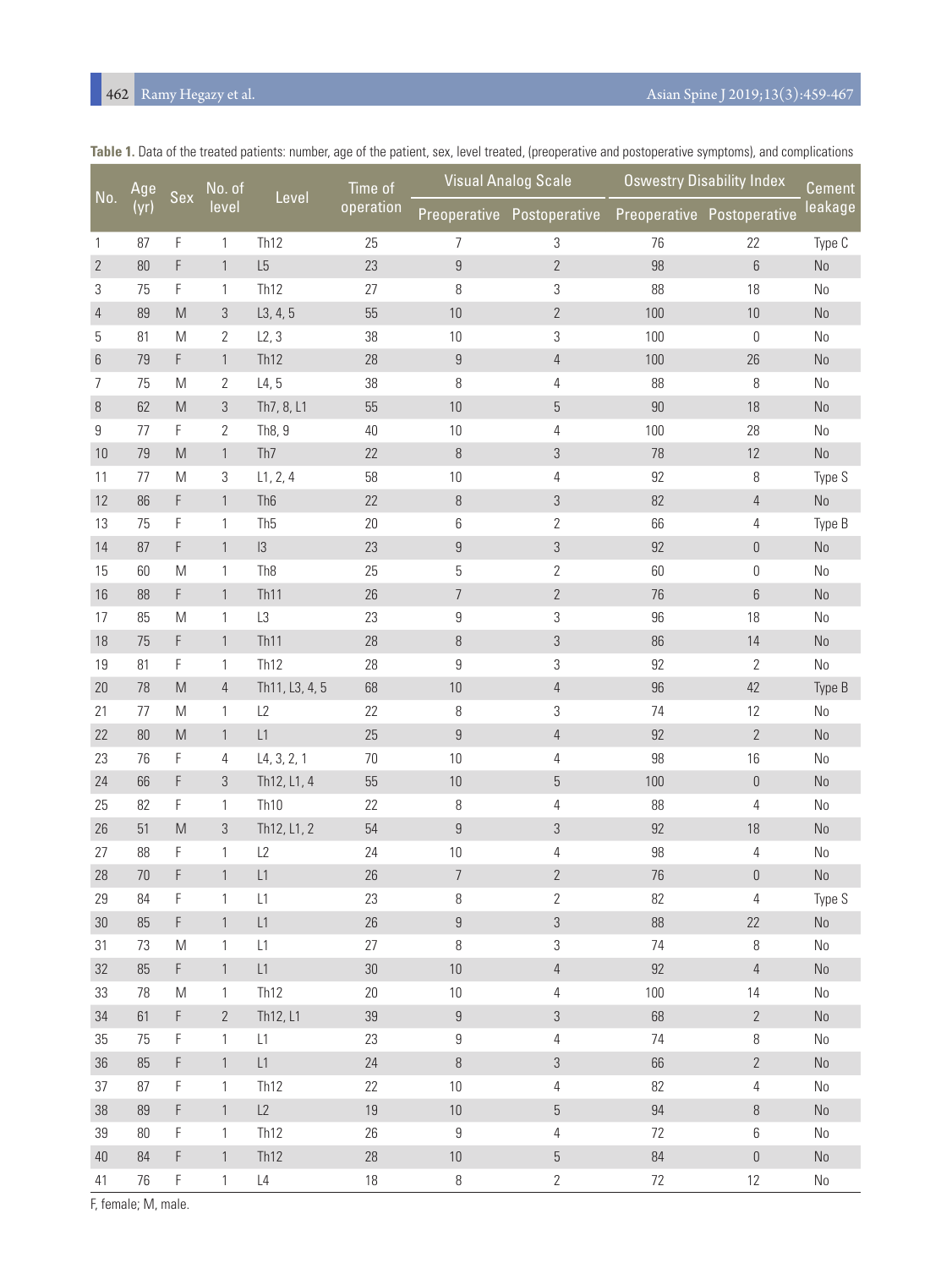kyphotic angle. Leaks of the cement were classified into three types: those via the basivertebral vein (type B), via the segmental vein (type S), and through a cortical defect (type C) [10].

Clinical and radiographic analyses were performed during follow-up at 6 weeks, 6 months, and 1 year.

### **4. Statistical analysis**

Data were evaluated using the SPSS statistical program packet ver. 16.0 (SPSS Inc., Chicago, IL, USA). The following statistical measures were used to demonstrate values: number, mean, standard deviation (SD), minimum, and maximum. As a nonparametric test for paired random samples, the Wilcoxon rank sum test and paired *t*-test were used to evaluate the results. The level of significance was set to *p*<0.005.

### **Results**

In 30 patients (73%), one level fracture was treated, and the mean operating time was 24 minutes (range, 18–30 minutes). In four patients (10%), two levels were augmented and required a mean operating time of 38 minutes (range, 38–40 minutes). In five patients (12%), three levels were treated requiring an operating time of 55 minutes (range, 54–58 minutes). In two patients (5%), four levels were treated, and the mean operating time was 69 minutes (range, 68–70 minutes). The maximum number of fractures was in the thoracolumbar junction (23 patients, 56%), thoracic fractures (Th5–Th9) constituted 15% (six patients), and lumbar fractures (L2–L5) constituted 29% (12 patients). The main level affected was L1 followed by Th12.

There were 10 patients (24%) who had secondary osteoporosis caused by long-term corticosteroid therapy. The remainder 31 (76%) were assumed to have primary osteoporosis. All patients were mobilized within the first 24 hours after surgery. Thirty-one patients (76%) were hospitalized for 1–3 days. Due to additional injuries, 10 patients (24%) stayed for a maximum of 10 days. The mean preoperative pain score on VAS was 8.7 (range, 5–10; SD, 1.2). Postoperatively, the mean score was 3.3 (range, 2–5; SD, 0.9); VAS 6 months postoperatively, a mean score of 1.07 (range, 0–5; SD, 0.9); and VAS 12 months postoperatively, a mean score of 1.22 (range, 0–7; SD, 1.6). Thus, significant pain relief (*p*<0.005) was achieved in all three consecutive intervals of follow-up. The mean preoperative ODI score was 85.9, decreasing to 9.6 postoperatively and improving at 10.1 and 18.4 at 6 months and 1-year followup, respectively. These results are depicted in Table 1.

The mean local kyphotic angle was 9.04° before the procedure and decreased by a mean of 6.16° after the operation, as well as at 6 months and 1-year follow-up (*p*<0.005). In 23 fractures (37.7%), the reduction was achieved by less than 2°, while the reduction of 2°–5° occurred in 25 fractures (40.98%). In 13 fractures (21.3%), a reduction of >5°–10° was achieved. The mean vertebral height was 19.16 mm preoperatively, increasing by a mean of 22.50 mm postoperatively and remaining unchanged at 6 months and 1-year follow-up (*p*<0.005). Results are illustrated in Table 2.

Note that in 25 fractures (41.0%), the reduction was achieved by less than 2 mm, while a reduction of 2–5 mm was achieved in 21 fractures (34.4%). In 13 fractures  $(21.3\%)$  and two fractures  $(3.3\%)$ , reductions of  $>5-10$ mm and >10 mm were achieved, respectively.

Postoperative complications are as follows. Cement leakage occurred in five (8%) of 61 augmented vertebral bodies. Type S (via the segmental vein) leakage occurred in two cases. Type B (via the basivertebral vein) leakage occurred in two cases. We observed only one case of type C leakage (through a cortical defect). No cement leakage required revision, and no other complication was detected.

## **Discussion**

VCFs are the most frequent fractures associated with osteoporosis. At 5 years after diagnosis, the estimated survival rate is reported to be 61%; clinically diagnosed vertebral fractures are rarely fatal, and the reduced survival rate is related to comorbid conditions [11].

RF kyphoplasty is a novel vertebral augmentation procedure that consists of non-balloon, bone-sparing cavity creation and targeted delivery of an ultrahigh viscosity cement after activation using RF energy.

The bone cement viscosity and polymerization of energy-responsive bone cement are controlled by a low-power bipolar RF warming source that warms the bone cement to provide consistent ultrahigh viscosity properties over an extended working time. The ultrahigh viscosity cement allows for superior interdigitation with cancellous bone without a destroying effect, and the risk of cement leakage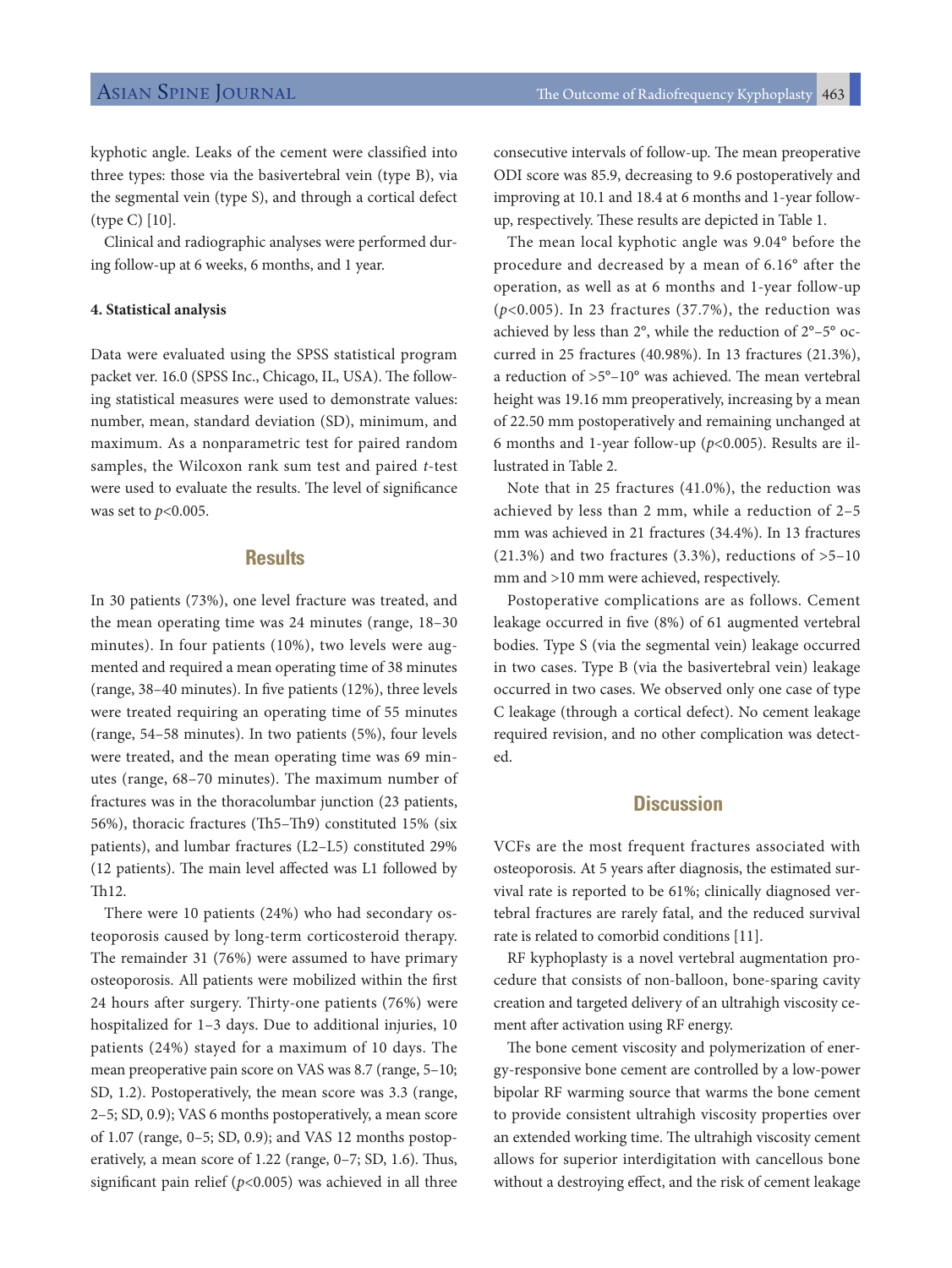| Table 2. Data of the treated vertebral fractures: preoperative and postoperative vertebral height and vertebral kyphosis, reduction achieved, and |  |  |  |  |  |
|---------------------------------------------------------------------------------------------------------------------------------------------------|--|--|--|--|--|
| correction in percent                                                                                                                             |  |  |  |  |  |

|                | Mean vertebral height (mm) |               |           |          | Kyphosis angel (°) |               |           |      |
|----------------|----------------------------|---------------|-----------|----------|--------------------|---------------|-----------|------|
| No.            | Preoperative               | Postoperative | Reduction | %        | Preoperative       | Postoperative | Reduction | $\%$ |
| 1              | 14.7                       | 17.0          | 2.3       | 15.6     | 4.70               | 4.3           | 0.4       | 8.5  |
| $\overline{2}$ | 13.7                       | 15.9          | 2.2       | 16.1     | 21.9               | 12.8          | 9.1       | 41.6 |
| 3              | 12.7                       | 21.9          | 9.2       | 72.4     | $7.0\,$            | 3.0           | 4.0       | 57.1 |
| $\overline{4}$ | 26.0                       | 28.1          | 2.1       | 8.1      | 6.3                | 5.3           | 1.0       | 15.9 |
| 5              | 30.6                       | 31.9          | 1.3       | 4.2      | 5.7                | 2.6           | 3.1       | 54.4 |
| $\,6\,$        | 30.4                       | 32.1          | 1.7       | 5.6      | 6.4                | 4.9           | 1.5       | 23.4 |
| 7              | 13.0                       | 23.9          | 10.9      | 83.8     | 3.2                | 0.4           | 2.8       | 87.5 |
| $\, 8$         | 15.0                       | 23.5          | 8.5       | 56.7     | 9.1                | $3.0\,$       | 6.1       | 67.0 |
| 9              | 16.0                       | 24.4          | 8.4       | 52.5     | 14.5               | 4.8           | 9.7       | 66.9 |
| 10             | 18.3                       | 28.2          | 9.9       | 54.1     | 5.5                | 4.6           | 0.9       | 16.4 |
| 11             | 10.5                       | 18.8          | 8.3       | 79.0     | 3.8                | 1.2           | 2.6       | 68.4 |
| 12             | 12.4                       | 12.9          | $0.5\,$   | 4.0      | 14.2               | 12.9          | 1.3       | 9.2  |
| 13             | 13.8                       | 16.3          | 2.5       | 18.1     | 9.4                | 4.3           | 5.1       | 54.3 |
| 14             | 15.3                       | 28.6          | 13.3      | 86.9     | 8.1                | $5.9\,$       | 2.2       | 27.2 |
| 15             | 16.2                       | 21.7          | 5.5       | 34.0     | 13.3               | 10.8          | 2.5       | 18.8 |
| 16             | 18.7                       | 19.4          | $0.7\,$   | 3.7      | 10.3               | 10.0          | 0.3       | 2.9  |
| 17             | 19.0                       | 19.1          | 0.1       | 0.5      | 10.4               | 6.9           | 3.5       | 33.7 |
| 18             | 16.1                       | 21.3          | 5.2       | 32.3     | 10.8               | 4.1           | 6.7       | 62.0 |
| 19             | 26.7                       | 27.5          | $0.8\,$   | 3.0      | 5.2                | 2.1           | 3.1       | 59.6 |
| 20             | 26.0                       | 27.0          | $1.0\,$   | 3.8      | 3.1                | 2.3           | 0.8       | 25.8 |
| 21             | 10.1                       | 12.2          | 2.1       | 20.8     | 14.1               | 11.4          | 2.7       | 19.1 |
| 22             | 12.9                       | 13.6          | 0.7       | 5.4      | 13.0               | 6.7           | 6.3       | 48.5 |
| 23             | 21.9                       | 23.1          | 1.2       | 5.5      | 3.2                | 2.9           | 0.3       | 9.4  |
| 24             | 18.0                       | 18.7          | $0.7\,$   | 3.9      | 15.6               | 12.3          | 3.3       | 21.2 |
| 25             | 15.0                       | 20.2          | 5.2       | 34.7     | 6.3                | 3.3           | 3.0       | 47.6 |
| 26             | 25.4                       | 27.1          | $1.7\,$   | 6.7      | $0.6\,$            | 0.4           | 0.2       | 33.3 |
| 27             | 22.2                       | 25.2          | 3.0       | 13.5     | 10.8               | 4.5           | 6.3       | 58.8 |
| 28             | 20.3                       | 22.3          | $2.0\,$   | 9.9      | 13.9               | 13.0          | $0.9\,$   | 6.5  |
| 29             | 16.5                       | 17.2          | 0.7       | 4.2      | 9.7                | 4.0           | 5.7       | 58.3 |
| 30             | 25.5                       | 25.7          | $0.2\,$   | $0.8\,$  | 3.1                | $2.0$         | 1.1       | 35.5 |
| 31             | 28.2                       | 28.4          | $0.2\,$   | 0.7      | 2.0                | 1.8           | 0.2       | 10.0 |
| 32             | 28.6                       | 30.0          | $1.4\,$   | 4.9      | 3.3                | $3.0\,$       | $0.3\,$   | 9.1  |
| 33             | 28.5                       | 30.8          | 2.3       | 8.1      | $0.9\,$            | 0.2           | 0.7       | 77.8 |
| 34             | 21.5                       | 25.6          | 4.1       | 19.1     | 13.7               | 11.4          | 2.3       | 16.8 |
| 35             | 19.1                       | 20.2          | 1.1       | 5.8      | $8.3\,$            | 6.4           | 1.9       | 22.9 |
| 36             | 19.4                       | 21.1          | $1.7\,$   | $\, 8.8$ | 2.4                | $2.0\,$       | 0.4       | 16.7 |
| 37             | 18.4                       | 20.9          | 2.5       | 13.6     | 6.0                | 4.9           | 1.1       | 18.3 |
| 38             | 20.8                       | $21.5$        | $0.7\,$   | 3.4      | 9.1                | 7.8           | 1.3       | 14.3 |
| 39             | 15.2                       | 16.7          | 1.5       | 9.9      | 12.6               | 10.4          | 2.2       | 17.5 |

(Continued to the next page)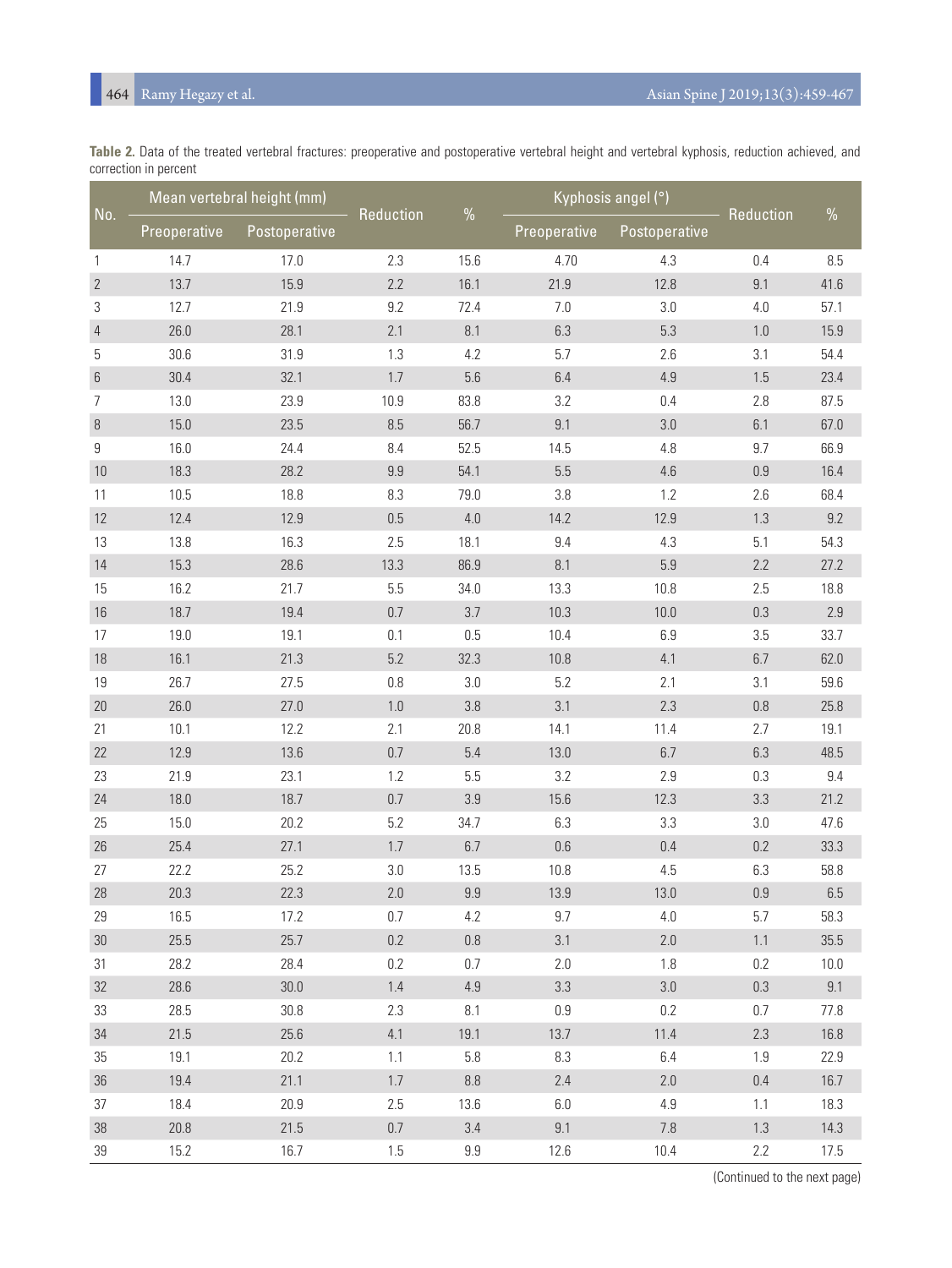| No. |              | Mean vertebral height (mm) |           |               | Kyphosis angel (°) | <b>Reduction</b> |     |               |
|-----|--------------|----------------------------|-----------|---------------|--------------------|------------------|-----|---------------|
|     | Preoperative | Postoperative              | Reduction | $\frac{0}{0}$ | Preoperative       | Postoperative    |     | $\frac{0}{0}$ |
| 40  | 18.2         | 18.9                       | 0.7       | 3.8           | 7.1                | 6.5              | 0.6 | 8.5           |
| 41  | 21.3         | 23.3                       | 2.0       | 9.4           | 2.0                | 1.3              | 0.7 | 35.0          |
| 42  | 15.8         | 19.6                       | 3.8       | 24.1          | 11.0               | 4.4              | 6.6 | 60.0          |
| 43  | 33.0         | 35.3                       | 2.3       | 7.0           | 7.6                | 5.6              | 2.0 | 26.3          |
| 44  | 28.8         | 30.6                       | 1.8       | 6.3           | 6.2                | 4.4              | 1.8 | 29.0          |
| 45  | 26.3         | 26.7                       | 0.4       | 1.5           | 7.5                | 5.5              | 2.0 | 26.7          |
| 46  | 18.7         | 23.4                       | 4.7       | 25.1          | 17.5               | 13.6             | 3.9 | 22.3          |
| 47  | 14.2         | 23.5                       | 9.3       | 65.5          | 10.2               | 7.4              | 2.8 | 27.5          |
| 48  | 17.7         | 17.8                       | 0.1       | 0.6           | 13.0               | 10.5             | 2.5 | 19.2          |
| 49  | 20.2         | 21.0                       | 0.8       | 4.0           | 7.2                | 3.9              | 3.3 | 45.8          |
| 50  | 19.1         | 27.5                       | 8.4       | 44.0          | 11.2               | 6.1              | 5.1 | 45.5          |
| 51  | 13.3         | 20.7                       | 7.4       | 55.6          | 9.8                | 4.5              | 5.3 | 54.1          |
| 52  | 20.5         | 25.7                       | 5.2       | 25.4          | 12.2               | 9.1              | 3.1 | 25.4          |
| 53  | 17.0         | 21.7                       | 4.7       | 27.6          | 16.7               | 14.0             | 2.7 | 16.2          |
| 54  | 17.8         | 20.8                       | 3.0       | 16.9          | 21.5               | 18.9             | 2.6 | 12.1          |
| 55  | 16.8         | 17.4                       | 0.6       | 3.6           | 6.3                | 5.7              | 0.6 | 9.5           |
| 56  | 13.9         | 21.3                       | 7.4       | 53.2          | 16.0               | 7.4              | 8.6 | 53.8          |
| 57  | 16.4         | 19.3                       | 2.9       | 17.7          | 11.9               | 9.9              | 2.0 | 16.8          |
| 58  | 20.8         | 23.0                       | 2.2       | 10.6          | 5.3                | 1.9              | 3.4 | 64.2          |
| 59  | 10.7         | 15.0                       | 4.3       | 40.2          | 18.4               | 13.1             | 5.3 | 28.8          |
| 60  | 17.9         | 20.0                       | 2.1       | 11.7          | 1.6                | 0.4              | 1.2 | 75.0          |
| 61  | 17.7         | 20.3                       | 2.6       | 14.7          | 9.7                | 7.0              | 2.7 | 27.8          |

### **Table 2.** Continued

is reduced at high cement viscosity injection. The targeting delivery of a highly viscous cement in the anterior third of a compressed vertebral body has been reported to result in height restoration of VCFs [12-14].

Our study results of RF kyphoplasty demonstrate a significant pain relief in all consecutive follow-up interval periods. A significant back pain and function ODI (*p*<0.001) was achieved immediately postoperatively and in both 6-month and 1-year follow-up. Compared to other studies of vertebroplasty, balloon kyphoplasty, and RF kyphoplasty, we observed no difference in pain relief between different methods of vertebral augmentation techniques [15-18].

In our study, we measured the kyphotic angle and mean vertebral height. The mean local kyphotic angle was 9.04° preoperatively which decreased to a mean of 6.16° postoperatively with 62% of fractures restored more than 2°. The mean vertebral height was 19.16 mm preoperatively

and increased to 22.50 mm postoperatively. Sixty percent of fractures increased more than 2 mm in height postoperatively.

In our study, the mean vertebral body height increased by 3.34 mm and mean local kyphotic angle decreased by 2.88°, comparable to both balloon kyphoplasty and vertebroplasty.

Pflugmacher et al*.* [12] showed that the average increase in the middle part of the vertebral bodies in both RF kyphoplasty and balloon kyphoplasty was 3.1 mm. Previous work has shown that the average decrease in kyphosis angle is 4.4° in RF kyphoplasty, and balloon kyphoplasty decreases kyphosis by 3.8°; the results of both methods are comparable to ours. The difference in height restoration and local kyphotic angle between the three techniques is generally small [16-18].

The Wilcoxon rank sum test revealed that mean local kyphotic angle and mean vertebral height were success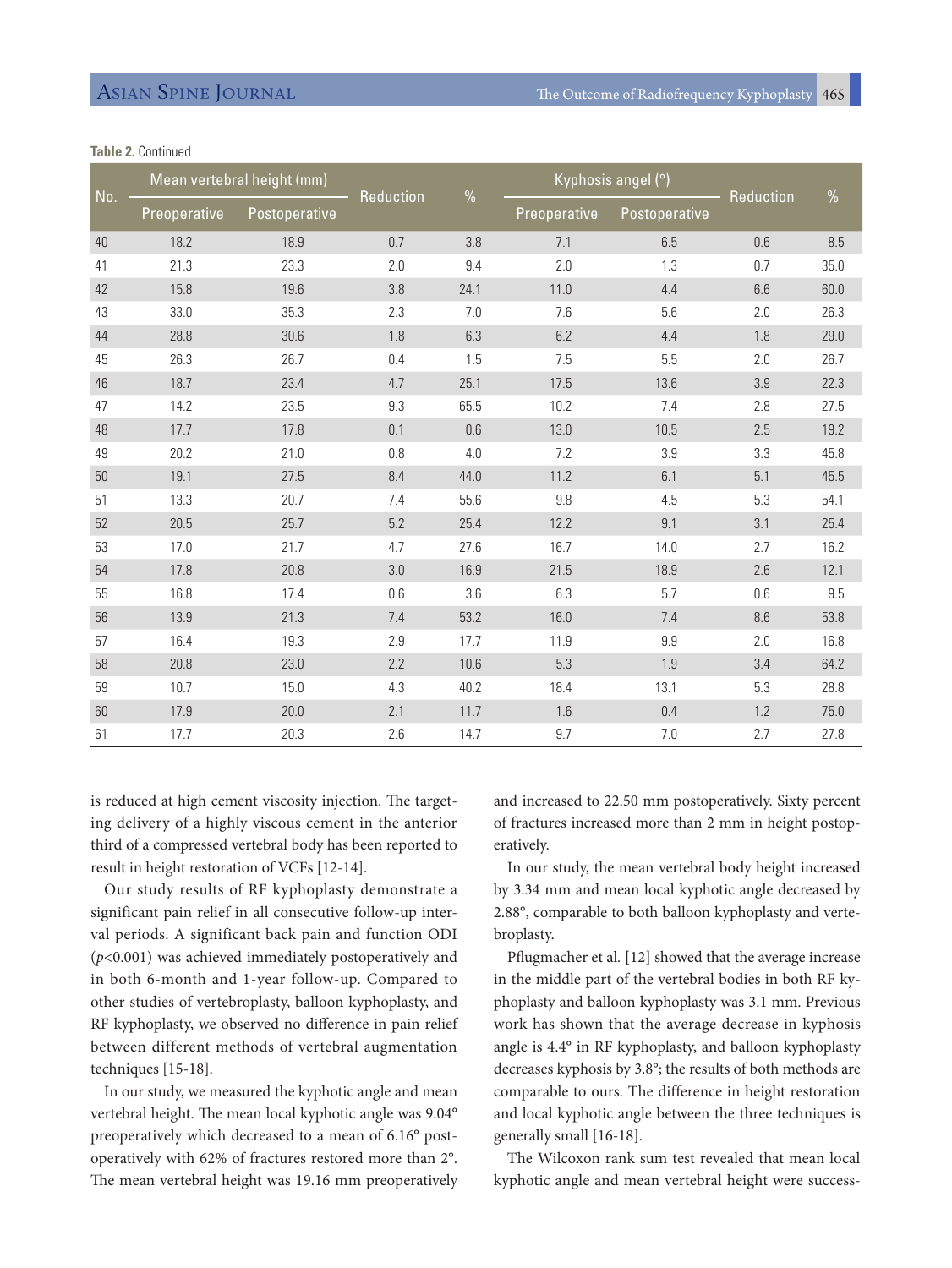fully achieved (*p*<0.001)

This RF kyphoplasty procedure provides a unique level of control which addresses the problem of cement leakage due to the combination of controlled delivery of RFactivated (high viscosity) cement at a fixed, low rate of delivery into site-specific channels created using a navigational osteotome. Additionally, based on the unipedicular access. Accordingly, this controlled procedure of remotely controlled cement delivery RF kyphoplasty may decrease procedural invasiveness and cement leakage [12,14].

Our study observed five cases of cement leakage (8%). Yeom et al. [10] observed 74 leaks in 48 osteoporotic vertebral fractures [OVFs] treated by vertebroplasty. Our results are far less compared to vertebroplasty (38%–72.5%) [19].

Our results are comparable to other balloon kyphoplasty and RF kyphoplasty studies. Schulz et al. [20] showed cement leakage in eight out of 46 OVFs treated by balloon kyphoplasty (17.4%). Cement leakage incidence in RF kyphoplasty is less than 50% compared with balloon kyphoplasty [8].

# **Conclusions**

RF kyphoplasty is the newest vertebral augmentation procedure consisting of delivery of ultrahigh viscosity cement activated by RF energy to control cement consistency and minimize cement leakage. It is a good alternative for the treatment of VCFs.

# **Conflict of Interest**

No potential conflict of interest relevant to this article was reported.

# **References**

- 1. Johnell O, Kanis JA. An estimate of the worldwide prevalence and disability associated with osteoporotic fractures. Osteoporos Int 2006;17:1726-33.
- 2. Rzewuska M, Ferreira M, McLachlan AJ, Machado GC, Maher CG. The efficacy of conservative treatment of osteoporotic compression fractures on acute pain relief: a systematic review with meta-analysis. Eur Spine J 2015;24:702-14.
- 3. Feltes C, Fountas KN, Machinis T, et al. Immediate and early postoperative pain relief after kyphoplasty

without significant restoration of vertebral body height in acute osteoporotic vertebral fractures. Neurosurg Focus 2005;18:e5.

- 4. Cloft HJ, Jensen ME. Kyphoplasty: an assessment of a new technology. AJNR Am J Neuroradiol 2007;28:200-3.
- 5. La Maida GA, Giarratana LS, Acerbi A, Ferrari V, Mineo GV, Misaggi B. Cement leakage: safety of minimally invasive surgical techniques in the treatment of multiple myeloma vertebral lesions. Eur Spine J 2012;21:S61-8.
- 6. Choe DH, Marom EM, Ahrar K, Truong MT, Madewell JE. Pulmonary embolism of polymethyl methacrylate during percutaneous vertebroplasty and kyphoplasty. AJR Am J Roentgenol 2004;183:1097- 102.
- 7. Al-Nakshabandi NA. Percutaneous vertebroplasty complications. Ann Saudi Med 2011;31:294-7.
- 8. Dalton BE, Kohm AC, Miller LE, Block JE, Poser RD. Radiofrequency-targeted vertebral augmentation versus traditional balloon kyphoplasty: radiographic and morphologic outcomes of an ex vivo biomechanical pilot study. Clin Interv Aging 2012;7:525-31.
- 9. Alanay A, Pekmezci M, Karaeminogullari O, et al. Radiographic measurement of the sagittal plane deformity in patients with osteoporotic spinal fractures evaluation of intrinsic error. Eur Spine J 2007;16:2126-32.
- 10. Yeom JS, Kim WJ, Choy WS, Lee CK, Chang BS, Kang JW. Leakage of cement in percutaneous transpedicular vertebroplasty for painful osteoporotic compression fractures. J Bone Joint Surg Br 2003;85:83-9.
- 11. Cooper C, Atkinson EJ, Jacobsen SJ, O'Fallon WM, Melton LJ 3rd. Population-based study of survival after osteoporotic fractures. Am J Epidemiol 1993;137:1001-5.
- 12. Pflugmacher R, Bornemann R, Koch EM, et al. Comparison of clinical and radiological data in the treatment of patients with osteoporotic vertebral compression fractures using radiofrequency kyphoplasty or balloon kyphoplasty. Z Orthop Unfall 2012;150:56-61.
- 13. Elgeti F, Gebauer B. Radiofrequency kyphoplasty for the treatment of osteoporotic and neoplastic vertebral body fractures: preliminary experience and clinical results after 6 months. J Miner Stoffwechs